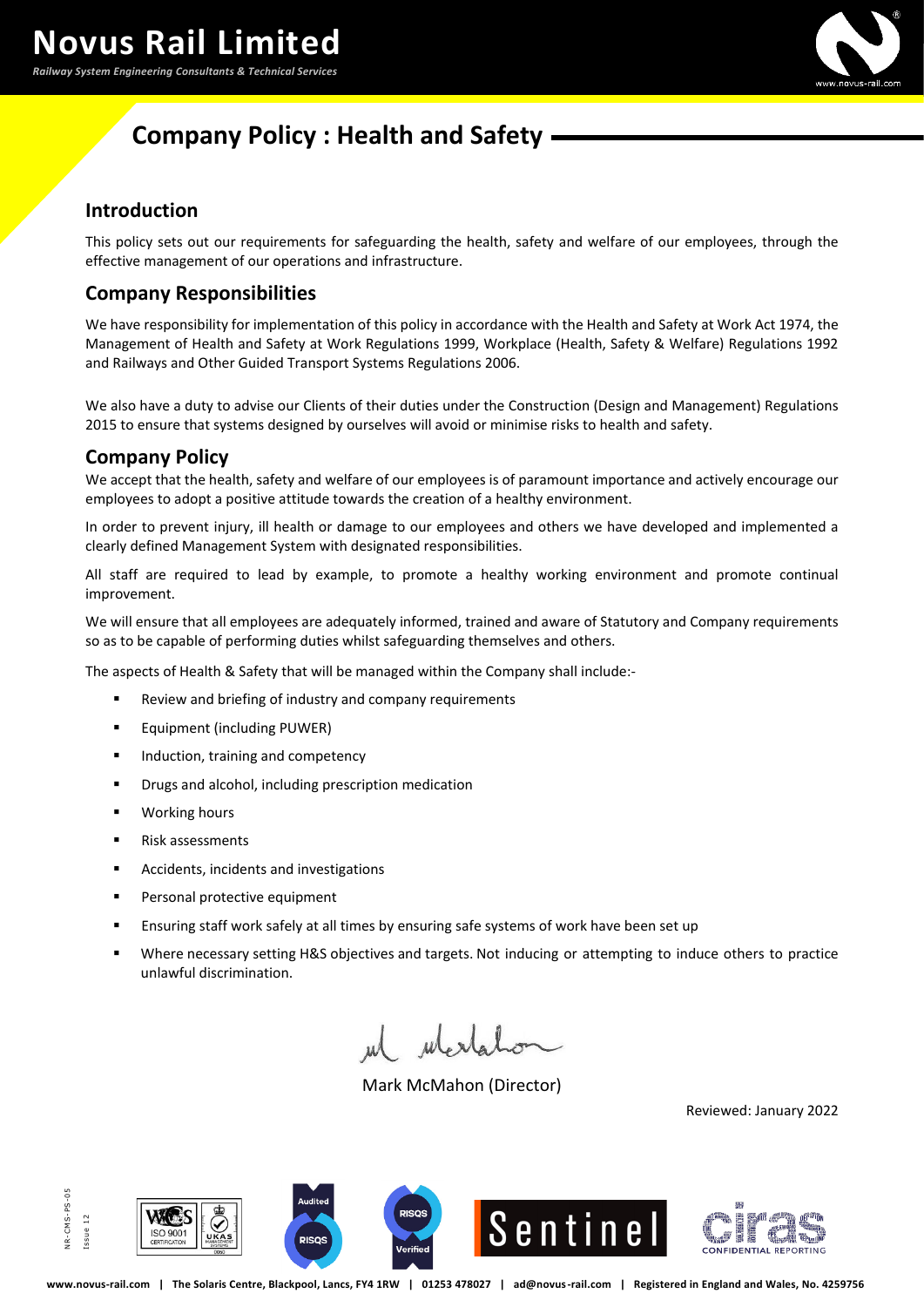*Railway System Engineering Consultants & Technical Services*



# **Company Policy : Drugs & Alcohol**

### **Introduction**

This policy sets out our requirements for the control of the consumption of drugs and alcohol, including prescription medication.

## **Company Responsibilities**

In accordance with the Company Management System and Rail Industry Standard RIS-8070-TOM and Network Rail Standards NR/L1/OHS/051 and NR/L2/OHS/00120, no employee shall:-

- Take any form of medication without the prior assessment and authorisation of the Company, including prescription medication
- Report or endeavour to report for duty having recently consumed drugs or alcohol likely to cause an unfit state, including prescription medication
- Report for duty in an unfit state due to the use of alcohol or drugs, including medication
- Use, consume or be in possession of alcohol or illegal drugs whilst on duty
- Be excluded from or refuse to undergo any alcohol or drug test stipulated.

## **Company Policy**

We will ensure every employee is made aware of the requirements of this policy and the associated requirements, as well as briefing the relevant sections of the Transport & Works Act 1992 and Rail Industry Standard RIS-8070-TOM and Network Rail Company Standards NR/L1/OHS/051 and NR/L2/OHS/00120.

Unannounced drugs and alcohol testing shall be carried out on 5% of all rail staff, as a minimum, in accordance with Network Rail Company Standard NR/L2/OHS/00120.

For cause testing shall be invoked using considered judgement, in accordance with the requirements of the Company Equality Policy (NR-CMS-PS-04) and Network Rail Company Standard NR/L2/OHS/00120.

The Company will not tolerate any departure from these requirements and, in the event of an infringement, all appropriate disciplinary and contractual action shall be taken.

Any employee who advises that they have a problem due to abuse of drugs or alcohol will be actively encouraged to seek suitable assistance, however they will not be allowed to work in any safety critical capacity until positive unannounced testing has been carried out for 5 years at the employees own cost.

Refer to Company Procedure NR-CMS-PR-10 for further details of the requirements of this Policy.

ulerlal

Mark McMahon (Director)

Reviewed: January 2022